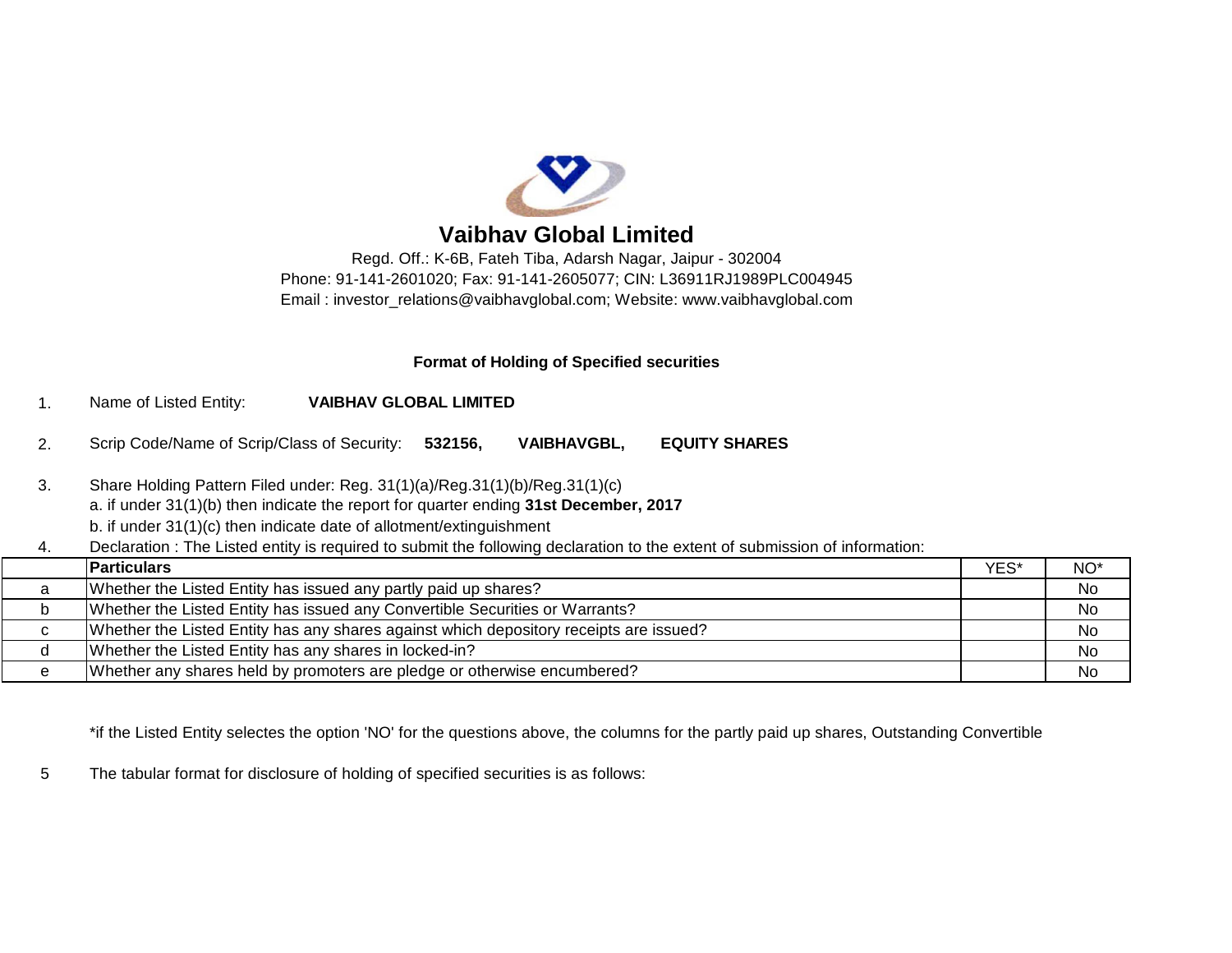|  | Table I - Summary Statement holding of specified securities |  |  |  |  |
|--|-------------------------------------------------------------|--|--|--|--|
|--|-------------------------------------------------------------|--|--|--|--|

| Cate<br>gory | <b>Category of Shareholder</b>       | No of<br>Shareholders | No of fully paid up<br>equity shares held | No of<br>Partly<br>paid-up<br>equity<br>shares<br>held | No of<br><b>Shares</b><br>Underlyi<br>ng<br><b>Deposito</b><br>ry<br><b>Receipts</b> | <b>Total No of Shares</b><br>Held | Shareholding as a %<br>of total no of shares<br>(calculated as per<br><b>SCRR, 1957)</b> |                     |                                        |                          |                          |                                                             |                          |                          |                          |                          |            | Number of Voting Rights held in each class of securities |  |  |  | Shareholding<br>as a %<br>Underlying assuming full<br>Outstandin conversion<br>of<br>convertible<br>converttibl<br>e securities Securities (as<br>(Including<br>a percentage<br>of diluted<br>share capital) |  | Number of<br>Locked in<br><b>Shares</b> |  | Number of<br><b>Shares</b><br>pledged or<br>otherwise<br>encumbered | Number of equity<br>shares held in<br>dematerialized form |
|--------------|--------------------------------------|-----------------------|-------------------------------------------|--------------------------------------------------------|--------------------------------------------------------------------------------------|-----------------------------------|------------------------------------------------------------------------------------------|---------------------|----------------------------------------|--------------------------|--------------------------|-------------------------------------------------------------|--------------------------|--------------------------|--------------------------|--------------------------|------------|----------------------------------------------------------|--|--|--|--------------------------------------------------------------------------------------------------------------------------------------------------------------------------------------------------------------|--|-----------------------------------------|--|---------------------------------------------------------------------|-----------------------------------------------------------|
| (1)          | (II)                                 | (III)                 | (IV)                                      | (V)                                                    | (VI)                                                                                 | $(VII) = (IV)+(V)+(VI)$           | $(VIII)$ = As a % of<br>$(A+B+C2)$                                                       | (IX)                |                                        |                          |                          | $(XI) =$<br>$(VII)+(X)$ As a<br>percentage<br>of $(A+B+C2)$ |                          | (XII)                    |                          | (XIII)                   | (XIV)      |                                                          |  |  |  |                                                                                                                                                                                                              |  |                                         |  |                                                                     |                                                           |
|              |                                      |                       |                                           |                                                        |                                                                                      |                                   |                                                                                          | No of Voting Rights |                                        |                          |                          | Total as a %<br>of $(A+B+C)$                                |                          |                          | No.<br>(a)               | As a<br>$%$ of<br>total  | No.<br>(a) | As a<br>$%$ of<br>total                                  |  |  |  |                                                                                                                                                                                                              |  |                                         |  |                                                                     |                                                           |
|              |                                      |                       |                                           |                                                        |                                                                                      |                                   |                                                                                          | Class X             | Class Y Total                          |                          |                          |                                                             |                          |                          |                          |                          |            |                                                          |  |  |  |                                                                                                                                                                                                              |  |                                         |  |                                                                     |                                                           |
| (A)          | <b>Promoter &amp; Promoter Group</b> | 11                    | 21,668,234                                | $\sim$                                                 | $\overline{\phantom{a}}$                                                             | 21,668,234                        | 66.50                                                                                    | 21,668,234          | 21,668,234<br>$\overline{\phantom{a}}$ | 66.50                    | . .                      | 66.50                                                       | $\overline{\phantom{a}}$ | $\sim$                   | $\overline{\phantom{a}}$ | $\overline{\phantom{a}}$ | 21,668,234 |                                                          |  |  |  |                                                                                                                                                                                                              |  |                                         |  |                                                                     |                                                           |
| (B)          | Public                               | 5,146                 | 10,905,357                                | $\sim$                                                 | $\overline{\phantom{a}}$                                                             | 10,905,357                        | 33.47                                                                                    | 10,905,357          | 10,905,357<br>$\overline{\phantom{a}}$ | 33.47                    | $\sim$                   | 33.47                                                       | $\overline{\phantom{a}}$ | $\sim$                   | $\overline{\phantom{a}}$ | ۰.                       | 10,875,900 |                                                          |  |  |  |                                                                                                                                                                                                              |  |                                         |  |                                                                     |                                                           |
| (C)          | Non Promoter-Non Public              | $\mathbf{1}$          | 10,803                                    | $\overline{\phantom{a}}$                               | $\overline{\phantom{a}}$                                                             | 10,803                            | 0.03                                                                                     | 10,803              | 10,803<br>$\blacksquare$               | 0.03                     |                          | 0.03                                                        | $\overline{\phantom{a}}$ | $\overline{\phantom{a}}$ | $\overline{\phantom{a}}$ |                          | 10,803     |                                                          |  |  |  |                                                                                                                                                                                                              |  |                                         |  |                                                                     |                                                           |
|              | (C1) Shares underlying DRs           |                       | $\blacksquare$                            | $\overline{\phantom{a}}$                               | $\overline{\phantom{a}}$                                                             | $\blacksquare$                    | $\overline{\phantom{a}}$                                                                 |                     | $\blacksquare$<br>٠                    | $\overline{\phantom{a}}$ |                          | $\overline{\phantom{a}}$                                    | $\blacksquare$           |                          | $\overline{\phantom{a}}$ |                          |            |                                                          |  |  |  |                                                                                                                                                                                                              |  |                                         |  |                                                                     |                                                           |
|              | (C2) Shares held by Employes Trusts  | $\mathbf{1}$          | 10,803                                    | $\overline{\phantom{a}}$                               | $\overline{\phantom{a}}$                                                             | 10,803                            | 0.03                                                                                     | 10,803              | 10,803<br>$\blacksquare$               | 0.03                     | $\overline{\phantom{a}}$ | 0.03                                                        | $\overline{\phantom{a}}$ | $\overline{\phantom{a}}$ | $\overline{\phantom{a}}$ |                          | 10,803     |                                                          |  |  |  |                                                                                                                                                                                                              |  |                                         |  |                                                                     |                                                           |
|              |                                      |                       |                                           |                                                        |                                                                                      |                                   |                                                                                          |                     |                                        |                          |                          |                                                             |                          |                          |                          |                          |            |                                                          |  |  |  |                                                                                                                                                                                                              |  |                                         |  |                                                                     |                                                           |
|              | Total:                               | 5,158                 | 32,584,394                                | $\overline{\phantom{a}}$                               | $\overline{\phantom{a}}$                                                             | 32,584,394                        | 100.00                                                                                   | 32,584,394          | 32,584,394<br>۰.                       | 100.00                   |                          | 100.00                                                      | $\overline{\phantom{a}}$ | $\sim$                   | $\overline{\phantom{a}}$ | $\overline{\phantom{a}}$ | 32,554,937 |                                                          |  |  |  |                                                                                                                                                                                                              |  |                                         |  |                                                                     |                                                           |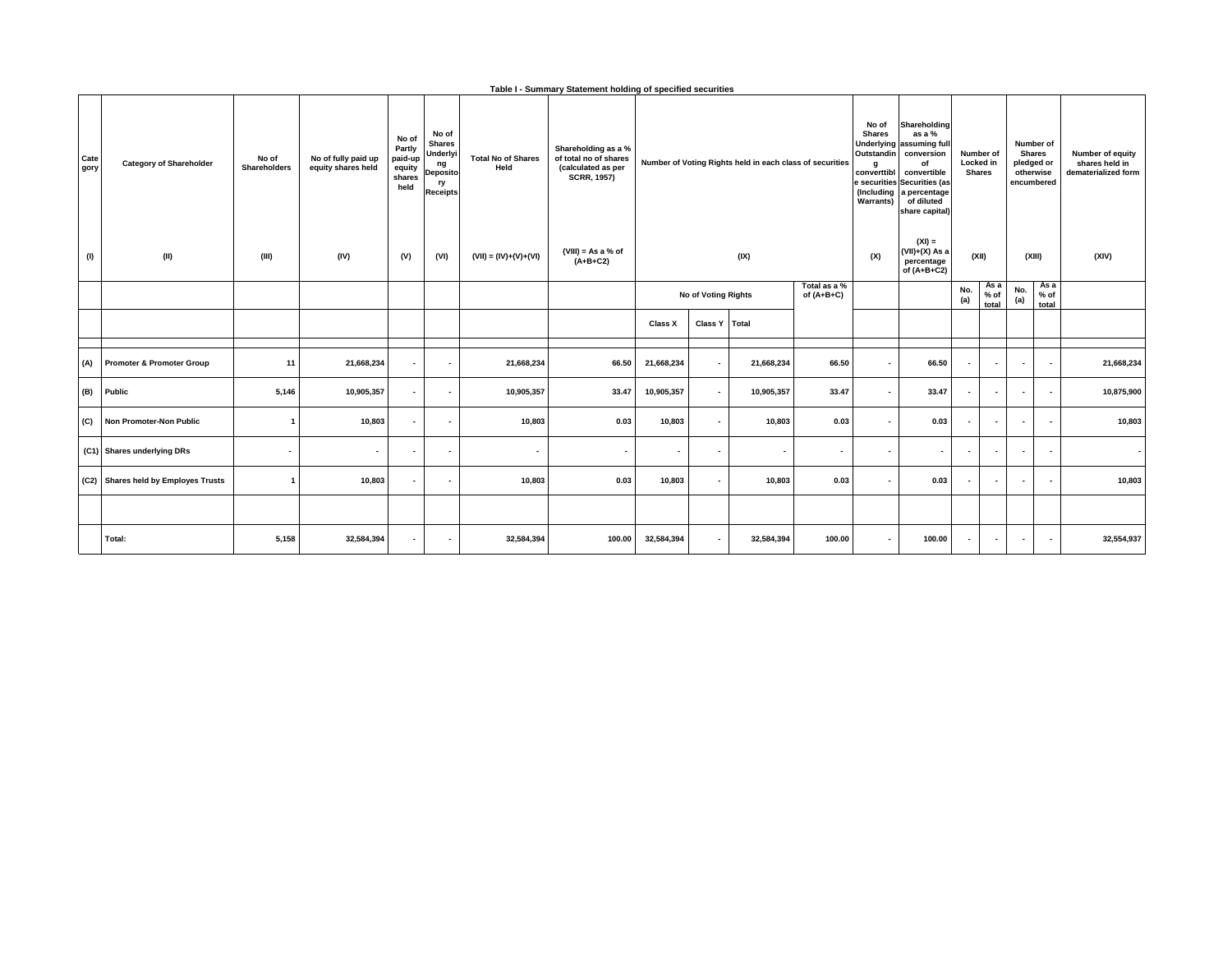#### **Table II - Statement showing shareholding pattern of the Promoter and Promoter Group**

|     | PAN<br>Category & Name of the Shareholder<br>(1)<br>(II)                      | No of<br>Sharehold<br>ers<br>(III) | No of fully paid up<br>equity shares held<br>(IV) | No of<br>Partly paid-<br>up equity<br>shares held<br>(V) | No of<br><b>Shares</b><br><b>Underlying</b><br>Depository<br>Receipts<br>(VI) | <b>Total No of Shares</b><br>Held<br>$(VII) = (IV+V+VI)$ | Sharehold<br>ing as a %<br>(calculate<br>d as per<br>SCRR,<br>1957) As a<br>% of<br>$(A+B+C2)$<br>(VIII) |                | Number of Voting Rights held in each class of securities<br>(IX) | No of Shares<br>Underlying<br>Outstanding<br>converttible<br>securities<br>(Including<br>Warrants)<br>(X) | Shareholding<br>as a %<br>assuming full<br>conversion of<br>convertible<br>Securities (as a<br>percentage of<br>diluted share<br>capital)<br>$(XI) = (VII)+(X)$<br>As a % of<br>$(A+B+C2)$ | Number of Locked in<br><b>Shares</b><br>(XII) |                          | <b>Number of Shares</b><br>pledged or otherwise<br>encumbered<br>(XIII) |        | Number of equity<br>shares held in<br>dematerialized<br>form<br>(XIV) |            |
|-----|-------------------------------------------------------------------------------|------------------------------------|---------------------------------------------------|----------------------------------------------------------|-------------------------------------------------------------------------------|----------------------------------------------------------|----------------------------------------------------------------------------------------------------------|----------------|------------------------------------------------------------------|-----------------------------------------------------------------------------------------------------------|--------------------------------------------------------------------------------------------------------------------------------------------------------------------------------------------|-----------------------------------------------|--------------------------|-------------------------------------------------------------------------|--------|-----------------------------------------------------------------------|------------|
|     |                                                                               |                                    |                                                   |                                                          |                                                                               |                                                          |                                                                                                          |                | No of Voting Rights                                              |                                                                                                           |                                                                                                                                                                                            |                                               |                          | As a % of                                                               |        | As a % of                                                             |            |
|     |                                                                               |                                    |                                                   |                                                          |                                                                               |                                                          |                                                                                                          | <b>Class X</b> | Class Y<br>Total                                                 | Total as a % of<br>$(A+B+C)$                                                                              |                                                                                                                                                                                            |                                               | No.                      | total Shares<br>held                                                    | No.    | total Shares<br>held                                                  |            |
| (1) | Indian                                                                        |                                    |                                                   |                                                          |                                                                               |                                                          |                                                                                                          |                |                                                                  |                                                                                                           |                                                                                                                                                                                            |                                               |                          |                                                                         |        |                                                                       |            |
| (a) | Individuals/Hindu undivided Family                                            |                                    | 3,368,400                                         |                                                          |                                                                               | 3,368,400                                                | 10.34                                                                                                    | 3,368,400      | 3,368,400<br>٠                                                   | 10.34                                                                                                     | ٠                                                                                                                                                                                          | 10.34                                         | $\overline{\phantom{a}}$ |                                                                         |        |                                                                       | 3,368,400  |
|     | NIRMAL KUMAR BARDIYA                                                          | ×                                  | 1,791,628                                         | $\sim$                                                   | $\sim$                                                                        | 1,791,628                                                | 5.50                                                                                                     | 1,791,628      | 1,791,628<br>$\sim$                                              | 5.50                                                                                                      | $\sim$                                                                                                                                                                                     | 5.50                                          | $\sim$                   | $\sim$                                                                  |        | $\sim$                                                                | 1,791,628  |
|     | RAHIMULLAH                                                                    | $\sim$                             | 862,751                                           | $\sim$                                                   | $\sim$                                                                        | 862,751                                                  | 2.65                                                                                                     | 862,751        | 862,751<br>$\sim$                                                | 2.65                                                                                                      | $\sim$                                                                                                                                                                                     | 2.65                                          | $\sim$                   | $\sim$                                                                  | $\sim$ | $\sim$                                                                | 862,751    |
|     | DEEPTI AGRAWAL                                                                | $\sim$                             | 526,990                                           | $\sim$                                                   | $\sim$                                                                        | 526,990                                                  | 1.62                                                                                                     | 526,990        | $\cdot$<br>526,990                                               | 1.62                                                                                                      | $\sim$                                                                                                                                                                                     | 1.62                                          | $\sim$                   | $\sim$                                                                  | $\sim$ | $\sim$                                                                | 526,990    |
|     | <b>KUSUM BARDIYA</b>                                                          | $\overline{\phantom{a}}$           | 165,205                                           | $\sim$                                                   | $\sim$                                                                        | 165,205                                                  | 0.51                                                                                                     | 165,205        | 165,205<br>$\cdot$                                               | 0.51                                                                                                      | $\sim$                                                                                                                                                                                     | 0.51                                          | $\sim$                   | $\sim$                                                                  | $\sim$ | $\sim$                                                                | 165,205    |
|     | SHEELA AGARWAL                                                                | $\cdot$                            | 21,826                                            | $\sim$                                                   | $\sim$                                                                        | 21,826                                                   | 0.07                                                                                                     | 21,826         | $\cdot$                                                          | 21,826<br>0.07                                                                                            | $\sim$                                                                                                                                                                                     | 0.07                                          | $\sim$                   | $\sim$                                                                  |        | $\sim$                                                                | 21,826     |
| (b) | Central Government/State Government(s)                                        | $\cdot$                            | $\cdot$                                           | $\sim$                                                   | $\sim$                                                                        | $\sim$                                                   | $\sim$                                                                                                   | $\sim$         | $\sim$                                                           | $\sim$<br>$\sim$                                                                                          | $\sim$                                                                                                                                                                                     | $\epsilon$                                    | $\cdot$                  | $\sim$                                                                  |        | $\epsilon$                                                            | $\sim$     |
| (c) | <b>Financial Institutions/Banks</b>                                           | $\sim$                             | ٠                                                 | $\sim$                                                   | $\sim$                                                                        | $\sim$                                                   | $\sim$                                                                                                   | $\sim$         | $\sim$                                                           | $\sim$<br>$\sim$                                                                                          | $\sim$                                                                                                                                                                                     | $\epsilon$                                    | $\sim$                   | $\sim$                                                                  | $\sim$ | $\sim$                                                                | $\sim$     |
| (d) | Any Other (BODY CORPORATE)                                                    |                                    | 8,334,124                                         | $\sim$                                                   | $\sim$                                                                        | 8,334,124                                                | 25.58                                                                                                    | 8,334,124      | 8,334,124<br>$\overline{\phantom{a}}$                            | 25.58                                                                                                     | $\sim$                                                                                                                                                                                     | 25.58                                         | $\sim$                   | $\sim$                                                                  | $\sim$ | $\sim$                                                                | 8,334,124  |
|     | BRETT PLASTICS PVT LTD                                                        | ٠                                  | 8,334,124                                         | $\sim$                                                   | $\sim$                                                                        | 8,334,124                                                | 25.58                                                                                                    | 8,334,124      | 8,334,124<br>$\sim$                                              | 25.58                                                                                                     | ٠.                                                                                                                                                                                         | 25.58                                         | $\sim$                   | $\sim$                                                                  |        | $\sim$                                                                | 8,334,124  |
|     | Sub-Total (A)(1)                                                              | 6                                  | 11,702,524                                        | $\sim$                                                   | $\sim$                                                                        | 11,702,524                                               | 35.91                                                                                                    | 11,702,524     | 11,702,524<br>$\sim$                                             | 35.91                                                                                                     | $\sim$                                                                                                                                                                                     | 35.91                                         | $\sim$                   | $\sim$                                                                  | $\sim$ | $\sim$                                                                | 11,702,524 |
| (2) | Foreign                                                                       |                                    |                                                   |                                                          |                                                                               |                                                          |                                                                                                          |                |                                                                  |                                                                                                           |                                                                                                                                                                                            |                                               |                          |                                                                         |        |                                                                       |            |
| (a) | <b>Individuals (Non-Resident</b><br>Individuals/Foreign Individuals           | 4                                  | 47,070                                            | $\sim$                                                   | $\sim$                                                                        | 47,070                                                   | 0.14                                                                                                     | 47,070         | $\sim$                                                           | 47,070<br>0.14                                                                                            | ٠                                                                                                                                                                                          | 0.14                                          | $\sim$                   | $\sim$                                                                  | $\sim$ | $\sim$                                                                | 47,070     |
|     | SUNIL AGRAWAL                                                                 | $\cdot$                            | 28,140                                            | $\sim$                                                   | $\sim$                                                                        | 28,140                                                   | 0.09                                                                                                     | 28,140         | $\sim$                                                           | 0.09<br>28,140                                                                                            | $\sim$                                                                                                                                                                                     | 0.09                                          | $\cdot$                  | $\cdot$                                                                 |        | $\sim$                                                                | 28,140     |
|     | HURSH AGRAWAL                                                                 | $\sim$                             | 10,000                                            | $\sim$                                                   | $\sim$                                                                        | 10,000                                                   | 0.03                                                                                                     | 10,000         | $\sim$                                                           | 10,000<br>0.03                                                                                            | $\sim$                                                                                                                                                                                     | 0.03                                          | $\sim$                   | $\sim$                                                                  | $\sim$ | $\sim$                                                                | 10,000     |
|     | SANJEEV AGRAWAL                                                               | $\sim$                             | 8,320                                             | $\sim$                                                   | $\sim$                                                                        | 8,320                                                    | 0.03                                                                                                     | 8,320          | $\sim$                                                           | 8,320<br>0.03                                                                                             | $\sim$                                                                                                                                                                                     | 0.03                                          | $\sim$                   | $\sim$                                                                  | $\sim$ | $\sim$                                                                | 8,320      |
|     | NEIL AGRAWAL                                                                  | $\sim$                             | 610                                               | $\sim$                                                   | $\sim$                                                                        | 610                                                      | 0.00                                                                                                     | 610            | $\sim$                                                           | 610<br>0.00                                                                                               | $\sim$                                                                                                                                                                                     | 0.00                                          | $\sim$                   | $\sim$                                                                  | $\sim$ | $\sim$                                                                | 610        |
| (b) | Government                                                                    | $\sim$                             | $\sim$                                            | <b>A</b>                                                 | $\sim$                                                                        | $\sim$                                                   | $\sim$                                                                                                   | $\sim$         | $\sim$                                                           | $\sim$<br><b>A</b>                                                                                        | $\sim$                                                                                                                                                                                     | $\sim$                                        | $\sim$                   | $\sim$                                                                  | $\sim$ | $\sim$                                                                | $\sim$     |
| (c) | Institutions                                                                  | $\sim$                             | $\overline{\phantom{a}}$                          | $\sim$                                                   | $\sim$                                                                        | $\sim$                                                   | $\sim$                                                                                                   | $\sim$         | $\sim$                                                           | $\sim$<br>$\sim$                                                                                          | $\sim$                                                                                                                                                                                     | $\epsilon$                                    | $\sim$                   | $\sim$                                                                  |        | $\sim$                                                                | $\sim$     |
| (d) | Foreign Portfolio Investor                                                    | $\sim$                             | $\sim$                                            | $\sim$                                                   | $\sim$                                                                        | $\sim$                                                   | $\sim$                                                                                                   | $\sim$         | $\sim$                                                           | $\sim$<br>$\sim$                                                                                          | $\sim$                                                                                                                                                                                     | $\sim$                                        | $\sim$                   | $\sim$                                                                  | $\sim$ | $\sim$                                                                | $\sim$     |
| (e) | Any Other (BODY CORPORATE)                                                    |                                    | 9,918,640                                         | $\sim$                                                   |                                                                               | 9,918,640                                                | 30.44                                                                                                    | 9,918,640      | 9,918,640<br>$\overline{\phantom{a}}$                            | 30.44                                                                                                     | ٠                                                                                                                                                                                          | 30.44                                         | $\sim$                   | $\sim$                                                                  |        | $\overline{\phantom{a}}$                                              | 9,918,640  |
|     | SONY MIKES HOLDINGS LTD                                                       | $\sim$                             | 9,918,640                                         | $\sim$                                                   | $\sim$                                                                        | 9,918,640                                                | 30.44                                                                                                    | 9,918,640      | 9,918,640<br>$\cdot$                                             | 30.44                                                                                                     | $\sim$                                                                                                                                                                                     | 30.44                                         | $\sim$                   | $\sim$                                                                  | $\sim$ | $\sim$                                                                | 9,918,640  |
|     | Sub-Total (A)(2)                                                              | 5                                  | 9,965,710                                         | $\sim$                                                   | $\overline{\phantom{a}}$                                                      | 9,965,710                                                | 30.58                                                                                                    | 9,965,710      | 9,965,710<br>$\cdot$                                             | 30.58                                                                                                     | $\blacksquare$                                                                                                                                                                             | 30.58                                         | $\sim$                   | $\sim$                                                                  | $\sim$ | $\blacksquare$                                                        | 9,965,710  |
|     | <b>Total Shareholding of Promoter and</b><br>Promoter Group (A)=(A)(1)+(A)(2) | 11                                 | 21,668,234                                        | ٠                                                        | $\sim$                                                                        | 21,668,234                                               | 66.50                                                                                                    | 21,668,234     | 21,668,234<br>$\sim$                                             | 66.50                                                                                                     | $\sim$                                                                                                                                                                                     | 66.50                                         | $\sim$                   | $\overline{\phantom{a}}$                                                | $\sim$ | $\sim$                                                                | 21,668,234 |

of Shares which remain unclaimed may be given hear along with details such as number of shareholders, outstanding shares held in demat/unclaimed suspense account, voting rights which are frozen etc.

**Note:**

(1) PAN would not be displayed on website of Stock Exchange(s)

(2) The term " Encumbrance" has the same meaning as assigned under regulation 28(3) of SEBI (Substantial Acquisition of Shares and Takeovers) Regulations, 2011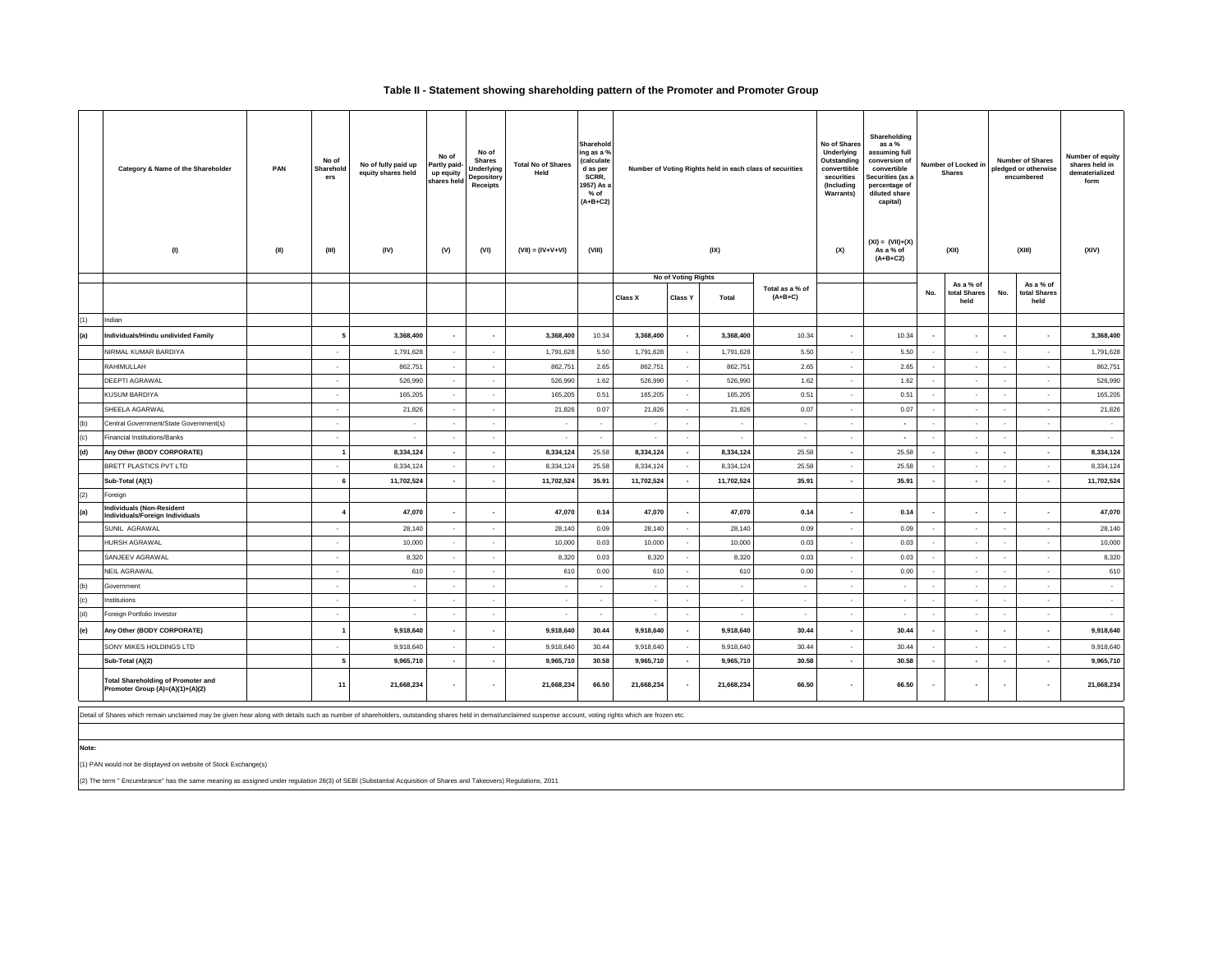### **Table III - Statement showing shareholding pattern of the Public shareholder**

|     | Category & Name of the Shareholder                                                   | PAN  | No of<br>Shareholders    | No of fully paid<br>up equity shares<br>held | No of<br>Partly paid-<br>up equity<br>shares held | No of<br>Shares<br>Underlying<br>Depository<br>Receipts | <b>Total No of Shares</b><br>Held | Shareho<br>Iding as<br>a %<br>calculat<br>ed as<br>per<br>SCRR,1<br>957 As<br>a % of<br>$(A+B+C$<br>2) | Number of Voting Rights held in each class of<br>securities |                             |              | No of Shares<br>Underlying<br>Outstanding<br>converttible<br>securities<br>(Including<br><b>Warrants)</b> |                          |                          | Shareholding<br>as a %<br>assuming ful<br>conversion of<br>Number of<br>convertible<br>Locked in Shares<br>Securities (as<br>a percentage<br>of diluted<br>share capital) |                           | <b>Number of Shares</b><br>pledged or otherwise<br>encumbered |                                   | Number of<br>quity shares<br>held in<br>dematerialize<br>d form |  |
|-----|--------------------------------------------------------------------------------------|------|--------------------------|----------------------------------------------|---------------------------------------------------|---------------------------------------------------------|-----------------------------------|--------------------------------------------------------------------------------------------------------|-------------------------------------------------------------|-----------------------------|--------------|-----------------------------------------------------------------------------------------------------------|--------------------------|--------------------------|---------------------------------------------------------------------------------------------------------------------------------------------------------------------------|---------------------------|---------------------------------------------------------------|-----------------------------------|-----------------------------------------------------------------|--|
|     | (1)                                                                                  | (II) | (III)                    | (IV)                                         | (V)                                               | (VI)                                                    | $(VII) = (IV+V+VI)$               | (VIII)                                                                                                 |                                                             |                             | (IX)         |                                                                                                           | (X)                      | (XI)                     |                                                                                                                                                                           | (XII)<br>AS a %           | (XIII)                                                        |                                   | (XIV)                                                           |  |
|     |                                                                                      |      |                          |                                              |                                                   |                                                         |                                   |                                                                                                        |                                                             | No of Voting Rights         |              | <b>Total as</b><br>a % of                                                                                 |                          |                          | No. (a)                                                                                                                                                                   | of total                  |                                                               | As a % of<br>No. (a) total Shares |                                                                 |  |
|     |                                                                                      |      |                          |                                              |                                                   |                                                         |                                   |                                                                                                        | <b>Class X</b>                                              | <b>Class Y</b>              | <b>Total</b> | $(A+B+C)$                                                                                                 |                          |                          |                                                                                                                                                                           | <b>Shares</b><br>held (h) |                                                               | held (b)                          |                                                                 |  |
| (1) | Institutions                                                                         |      |                          |                                              |                                                   |                                                         |                                   |                                                                                                        |                                                             |                             |              |                                                                                                           |                          |                          |                                                                                                                                                                           |                           |                                                               |                                   |                                                                 |  |
| (a) | <b>Mutual Funds</b>                                                                  |      | $\sim$                   |                                              | $\sim$                                            | $\sim$                                                  | $\sim$                            |                                                                                                        |                                                             |                             |              |                                                                                                           | $\sim$                   | $\sim$                   | $\sim$                                                                                                                                                                    |                           |                                                               | $\sim$                            | $\sim$                                                          |  |
| (b) | Venture Capital Funds                                                                |      | $\sim$                   |                                              | $\sim$                                            | $\sim$                                                  | $\sim$                            |                                                                                                        |                                                             |                             |              |                                                                                                           |                          | $\sim$                   |                                                                                                                                                                           | $\overline{\phantom{a}}$  | $\sim$                                                        | $\sim$                            | $\sim$                                                          |  |
| (c) | Alternate Investment Funds                                                           |      | $\overline{1}$           | 248.957                                      | $\sim$                                            | $\sim$                                                  | 248,957                           | 0.76                                                                                                   | 248,957                                                     | $\sim$                      | 248,957      | 0.76                                                                                                      | $\sim$                   | 0.76                     | $\sim$                                                                                                                                                                    | $\sim$                    | $\sim$                                                        | $\sim$                            | 248,957                                                         |  |
| (d) | Foreign Venture Capital Investors                                                    |      | $\sim$                   | $\sim$                                       | $\sim$                                            | $\sim$                                                  | $\sim$                            | $\sim$                                                                                                 | $\sim$                                                      | $\sim$                      | $\sim$       | $\sim$                                                                                                    | $\sim$                   | $\sim$                   | $\sim$                                                                                                                                                                    | $\sim$                    | $\sim$                                                        | $\sim$                            | $\sim$                                                          |  |
| (e) | Foreign Portfolio Investors                                                          |      | 19                       | 1,617,223                                    | $\sim$                                            | $\sim$                                                  | 1,617,223                         | 4.96                                                                                                   | 1,617,223                                                   | $\sim$                      | 1,617,223    | 4.96                                                                                                      | $\sim$                   | 4.96                     | $\sim$                                                                                                                                                                    | $\sim$                    | $\sim$                                                        | $\sim$                            | 1,617,223                                                       |  |
|     | MALABAR INDIA FUND LIMITED                                                           |      | $\sim$                   | 1,185,468                                    | $\sim$                                            | $\sim$                                                  | 1,185,468                         | 3.64                                                                                                   | 1,185,468                                                   | $\sim$                      | 1,185,468    | 3.64                                                                                                      | $\sim$                   | 3.64                     | $\sim$                                                                                                                                                                    | $\mathbf{r}$              | $\sim$                                                        | $\sim$                            | 1,185,468                                                       |  |
| (f) | <b>Financial Institutions/Banks</b>                                                  |      | $\overline{2}$           | 15,704                                       | $\sim$                                            | $\sim$                                                  | 15,704                            | 0.05                                                                                                   | 15,704                                                      | $\sim$                      | 15,704       | 0.05                                                                                                      | $\sim$                   | 0.05                     | $\sim$                                                                                                                                                                    | $\sim$                    | $\sim$                                                        | $\sim$                            | 15,704                                                          |  |
| (g) | <b>Insurance Companies</b>                                                           |      | $\sim$                   | $\sim$                                       | $\sim$                                            | $\sim$                                                  | $\sim$                            |                                                                                                        | $\sim$                                                      |                             | $\sim$       |                                                                                                           | $\sim$                   | $\sim$                   | $\sim$                                                                                                                                                                    | $\tilde{\phantom{a}}$     | $\sim$                                                        | $\sim$                            | $\sim$                                                          |  |
| (h) | Provident Funds/Pension Funds                                                        |      | $\sim$                   | $\sim$                                       | $\sim$                                            | $\sim$                                                  | $\sim$                            | - 20                                                                                                   | $\sim$                                                      | $\sim$                      | $\sim$       | $\sim$                                                                                                    | $\sim$                   | $\sim$                   | $\sim$                                                                                                                                                                    | $\sim$                    | $\sim$                                                        | $\sim$                            | $\sim$                                                          |  |
| (i) | Any Other (FOREIGN INSTITUTIONAL INVESTOR)                                           |      | $\overline{1}$           | 4,110,600                                    |                                                   | $\sim$                                                  | 4,110,600                         | 12.62                                                                                                  | 4,110,600                                                   | $\sim$                      | 4,110,600    | 12.62                                                                                                     |                          | 12.62                    |                                                                                                                                                                           |                           |                                                               |                                   | 4,110,600                                                       |  |
|     | NALANDA INDIA FUND LIMITED                                                           |      |                          | 4,110,600                                    |                                                   | $\sim$                                                  | 4,110,600                         | 12.62                                                                                                  | 4,110,600                                                   |                             | 4,110,600    | 12.62                                                                                                     | $\sim$                   | 12.62                    | $\sim$                                                                                                                                                                    |                           |                                                               | $\sim$                            | 4,110,600                                                       |  |
|     | Sub Total (B)(1)                                                                     |      | 23                       | 5,992,484                                    | $\sim$                                            | $\sim$                                                  | 5,992,484                         | 18.39                                                                                                  | 5,992,484                                                   | $\mathcal{L}_{\mathcal{A}}$ | 5,992,484    | 18.39                                                                                                     | $\cdot$                  | 18.39                    | $\sim$                                                                                                                                                                    | $\sim$                    | $\cdot$                                                       | $\sim$                            | 5,992,484                                                       |  |
| (2) | Central Government/State Government(s)/President of<br>India                         |      |                          |                                              |                                                   |                                                         | $\overline{\phantom{a}}$          |                                                                                                        |                                                             | $\overline{\phantom{a}}$    |              |                                                                                                           | $\overline{\phantom{a}}$ | $\overline{\phantom{a}}$ | $\overline{\phantom{a}}$                                                                                                                                                  |                           |                                                               | $\overline{\phantom{a}}$          | $\overline{\phantom{a}}$                                        |  |
|     | Sub Total (B)(2)                                                                     |      | $\sim$                   | $\sim$                                       | $\sim$                                            | $\sim$                                                  | $\cdot$                           | $\overline{\phantom{a}}$                                                                               | $\sim$                                                      | $\sim$                      | $\sim$       | $\blacksquare$                                                                                            | $\sim$                   | $\overline{\phantom{a}}$ | $\sim$                                                                                                                                                                    | $\sim$                    | $\sim$                                                        | $\sim$                            | $\sim$                                                          |  |
| (3) | <b>Non-Institutions</b>                                                              |      |                          |                                              |                                                   |                                                         |                                   |                                                                                                        |                                                             |                             |              |                                                                                                           |                          |                          |                                                                                                                                                                           |                           |                                                               |                                   |                                                                 |  |
| (a) | i.Individual shareholders holding nominal share capital up to<br>Rs.2 lakhs          |      | 4,652                    | 1,377,961                                    | $\sim$                                            | $\sim$                                                  | 1,377,961                         | 4.23                                                                                                   | 1,377,961                                                   | $\sim$                      | 1,377,961    | 4.23                                                                                                      | $\sim$                   | 4.23                     |                                                                                                                                                                           |                           | ÷.                                                            | $\sim$                            | 1,351,804                                                       |  |
|     | ii.Individual shareholders holding nominal share capital in<br>excess of Rs. 2 Lakhs |      | 25                       | 2,046,070                                    | $\epsilon$                                        |                                                         | 2,046,070                         | 6.28                                                                                                   | 2,046,070                                                   | $\overline{\phantom{a}}$    | 2,046,070    | 6.28                                                                                                      | $\sim$                   | 6.28                     |                                                                                                                                                                           |                           |                                                               | $\ddot{\phantom{a}}$              | 2,046,070                                                       |  |
|     | <b>ASHISH KACHOLIA</b>                                                               |      |                          | 473,637                                      | $\sim$                                            | $\sim$                                                  | 473,637                           | 1.45                                                                                                   | 473,637                                                     | $\overline{\phantom{a}}$    | 473,637      | 1.45                                                                                                      | $\sim$                   | 1.45                     | $\sim$                                                                                                                                                                    | ÷.                        | $\sim$                                                        | $\sim$                            | 473,637                                                         |  |
|     | VIJAY KISHANLAL KEDIA                                                                |      |                          | 345,000                                      | $\sim$                                            | $\sim$                                                  | 345,000                           | 1.06                                                                                                   | 345,000                                                     | $\sim$                      | 345,000      | 1.06                                                                                                      | $\sim$                   | 1.06                     | $\sim$                                                                                                                                                                    | ÷.                        | $\sim$                                                        | $\sim$                            | 345,000                                                         |  |
| (b) | NBFCs Registered with RBI                                                            |      |                          | 8,288                                        | $\sim$                                            | $\sim$                                                  | 8,288                             | 0.03                                                                                                   | 8,288                                                       | $\sim$                      | 8,288        | 0.03                                                                                                      | $\sim$                   | 0.03                     | $\overline{\phantom{a}}$                                                                                                                                                  | $\overline{\phantom{a}}$  | $\blacksquare$                                                | $\sim$                            | 8,288                                                           |  |
| (c) | <b>Employee Trusts</b>                                                               |      | $\sim$                   | $\sim$                                       | $\sim$                                            | $\sim$                                                  | $\sim$                            | $\sim$                                                                                                 | $\sim$                                                      | $\sim$                      | $\sim$       | $\sim$                                                                                                    | $\sim$                   | $\sim$                   | $\sim$                                                                                                                                                                    | $\sim$                    | $\sim$                                                        | $\sim$                            | $\sim$                                                          |  |
| (d) | Overseas Depositories (Holding DRs)(Balancing figure)                                |      | $\overline{\phantom{a}}$ | $\overline{\phantom{a}}$                     | $\sim$                                            | $\sim$                                                  | $\sim$                            | $\overline{\phantom{a}}$                                                                               | $\sim$                                                      | $\overline{\phantom{a}}$    | $\sim$       | $\overline{\phantom{a}}$                                                                                  | $\overline{\phantom{a}}$ | $\overline{\phantom{a}}$ | $\overline{\phantom{a}}$                                                                                                                                                  | $\overline{\phantom{a}}$  | $\sim$                                                        | $\sim$                            | $\sim$                                                          |  |
| (e) | Any Other                                                                            |      | 442                      | 1,480,554                                    | $\sim$                                            | $\sim$                                                  | 1,480,554                         | 4.54                                                                                                   | 1,480,554                                                   |                             | 1,480,554    | 4.54                                                                                                      | $\sim$                   | 4.54                     | $\sim$                                                                                                                                                                    | $\sim$                    | $\sim$                                                        | $\sim$                            | 1,477,254                                                       |  |
|     | (i) NON RESIDENT INDIANS                                                             |      | 95                       | 611,591                                      | $\sim$                                            |                                                         | 611,591                           | 1.88                                                                                                   | 611,591                                                     |                             | 611,591      | 1.88                                                                                                      | $\sim$                   | 1.88                     | $\sim$                                                                                                                                                                    | $\tilde{\phantom{a}}$     | $\overline{\phantom{a}}$                                      | $\sim$                            | 608,891                                                         |  |
|     | PANYAEK JAINKIJMANEE                                                                 |      |                          | 409,962                                      | $\sim$                                            | $\sim$                                                  | 409,962                           | 1.26                                                                                                   | 409,962                                                     | $\sim$                      | 409,962      | 1.26                                                                                                      | $\sim$                   | 1.26                     | $\sim$                                                                                                                                                                    | $\sim$                    | $\sim$                                                        | $\sim$                            | 409,962                                                         |  |
|     | (ii) NON RESIDENT INDIAN NON REPATRIABLE                                             |      | 38                       | 30,374                                       | $\sim$                                            | $\sim$                                                  | 30,374                            | 0.09                                                                                                   | 30,374                                                      |                             | 30,374       | 0.09                                                                                                      | $\sim$                   | 0.09                     | $\sim$                                                                                                                                                                    | ÷.                        | $\sim$                                                        | $\sim$                            | 30,374                                                          |  |
|     | (ii) CLEARING MEMBERS                                                                |      | 65                       | 47,896                                       | $\sim$                                            | $\sim$                                                  | 47,896                            | 0.15                                                                                                   | 47,896                                                      |                             | 47,896       | 0.15                                                                                                      |                          | 0.15                     | $\sim$                                                                                                                                                                    |                           | $\sim$                                                        | $\sim$                            | 47,896                                                          |  |
|     | (iv) BODIES CORPORATES                                                               |      | 244                      | 790,693                                      | $\hat{\phantom{a}}$                               | $\sim$                                                  | 790,693                           | 2.43                                                                                                   | 790,693                                                     |                             | 790,693      | 2.43                                                                                                      | $\cdot$                  | 2.43                     | $\sim$                                                                                                                                                                    | $\tilde{\phantom{a}}$     | $\blacksquare$                                                | $\sim$                            | 790,093                                                         |  |
|     | Sub Total (B)(3)                                                                     |      | 5,123                    | 4,912,873                                    | $\sim$                                            | $\sim$                                                  | 4,912,873                         | 15.08                                                                                                  | 4,912,873                                                   | $\overline{\phantom{a}}$    | 4,912,873    | 15.08                                                                                                     | $\sim$                   | 15.08                    | $\overline{\phantom{a}}$                                                                                                                                                  | $\overline{\phantom{a}}$  | $\overline{\phantom{a}}$                                      | $\overline{\phantom{a}}$          | 4,883,416                                                       |  |
|     | Total Public Shareholding (B) = (B)(1)+(B)(2)+(B)(3)                                 |      | 5,146                    | 10,905,357                                   | $\sim$                                            | $\overline{\phantom{a}}$                                | 10,905,357                        | 33.47                                                                                                  | 10,905,357                                                  | $\overline{\phantom{a}}$    | 10,905,357   | 33.47                                                                                                     | $\sim$                   | 33.47                    | $\blacksquare$                                                                                                                                                            | $\blacksquare$            | $\overline{\phantom{a}}$                                      | $\overline{\phantom{a}}$          | 10,875,900                                                      |  |

Details of shareholders acting as persons in Concert including their shareholding (No. and %)

Details of Shares which remain unclaimed may be given hear along with details such as number of shareholders, outstanding shares held in demat/unclaimed suspense account, voting rights which are frozen etc.

**Note:**

(1) PAN would not be displayed on website of Stock Exchange(s).

(2) The above format needs to be disclosed along with the name of following persons:

Institutions/Non Institutions holding more than 1% of total number of shares.

(3) W.r.t. the information pertaining to Depository Receipts, the same may be disclosed in the respective columns to the extent information available and the balance to be disclosed as held by custodian.